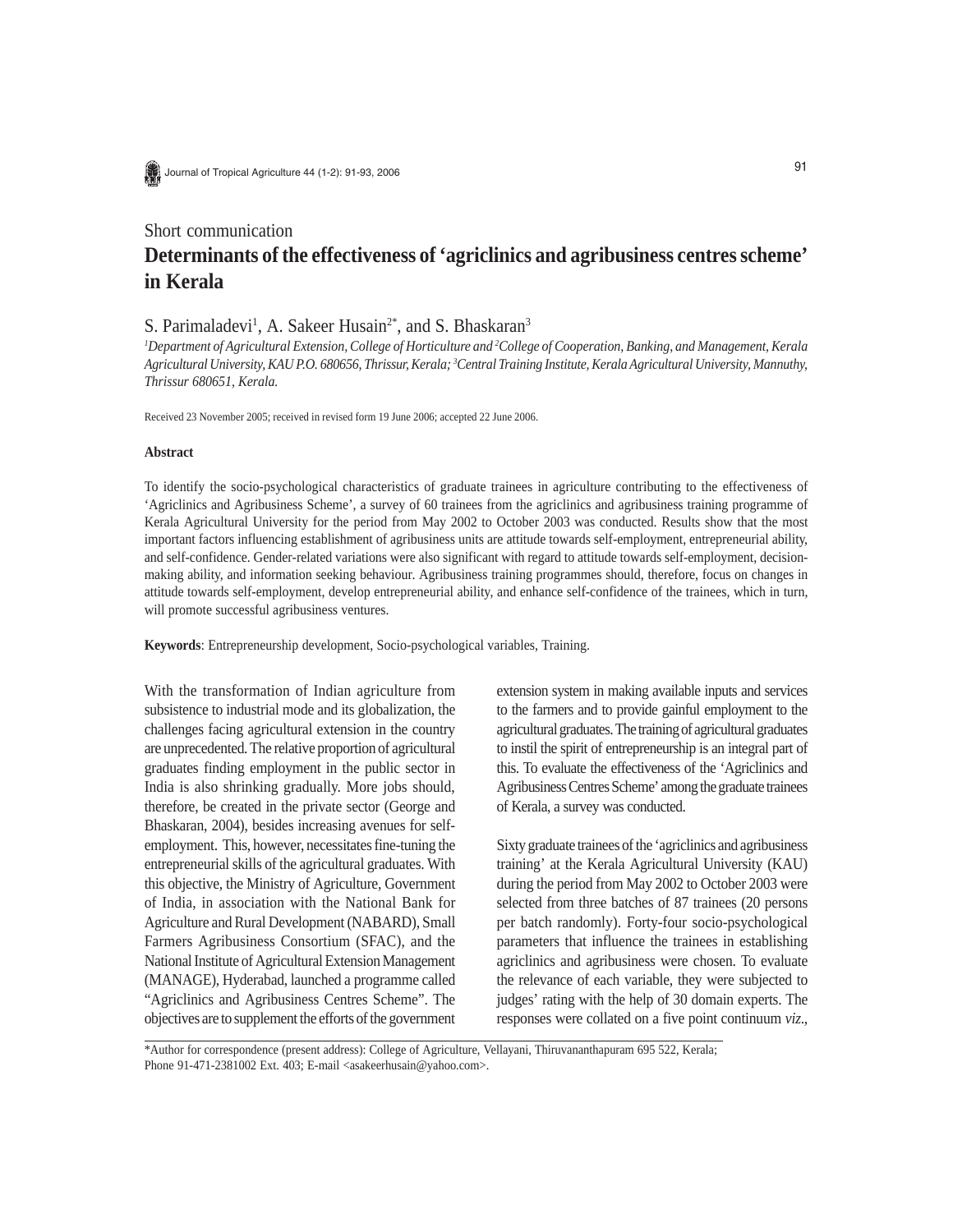most relevant, relevant, undecided, slightly relevant, and not relevant with a weightage of 5,4,3,2 and 1 respectively. Kendall's coefficient of concordance was used to assess the agreement among judges' ranking of the variables. Six statistically significant socio-psychological characteristics *viz*., attitude towards self-employment, entrepreneurial ability, managerial ability, selfconfidence, decision-making ability, and information seeking behaviour were selected for further analysis. Association between these socio-psychological characteristics and perception of the trainees about the training programme was analysed using  $\chi^2$  statistic, and the factors contributing to the establishment of agriclinics/ agribusiness and the difference between the male and female trainees were evaluated using '*t*' test.

A comparison of the data in Table 1 indicates that the association among the socio-psychological variables such as entrepreneurial and decision-making abilities with perception of the trainees about utility of the content of the training programme and trainer effectiveness was significant.  $\chi^2$  was also significant for the interrelationship between attitude towards self-employment and perception of the trainees about effectiveness of the training methods. Other socio-psychological variables were, however, not significant. Based on these results, it is reasonable to assume that trainees with a favourable

disposition towards self-employment, high entrepreneurial ability, and decision-making capacity have perceived the agriclinics and agribusiness-training programme as an effective process, compared to respondents devoid of such traits. Therefore, if selection of the trainees were based on these socio-psychological characteristics, the training programme would be most successful. This would also motivate the trainees to start agriclinics and agribusiness centres. Self-confidence might further stimulate the inner potentials and leadership qualities, without which starting and running an enterprise successfully would be impossible. Jyothi (2003) also expressed similar views previously. Hence, in any entrepreneurship development training, emphasis should be to create a favourable attitude towards selfemployment, develop entrepreneurial ability, and enhance the self-confidence levels of trainees, which in turn, would encourage the trainees to establish enterprises or business ventures.

There were perceptible gender-related differences in the trainee attitudes towards self-employment, decisionmaking potential, and information seeking behaviour (Table 1). Although the female respondents had a relatively low decision-making ability and information seeking behaviour, they had a more positive attitude towards self-employment than their male counterparts.

| Variables         | values for<br>$\gamma$   |                                | Mean scores and t values for different categories |                |             |          |       |        |          |
|-------------------|--------------------------|--------------------------------|---------------------------------------------------|----------------|-------------|----------|-------|--------|----------|
|                   | Trainer<br>effectiveness | Utility of<br>training content | Effectiveness<br>of training methods              | <b>Started</b> | Not started | t value  | Male  | Female | t value  |
| Attitude towards  |                          |                                |                                                   |                |             |          |       |        |          |
| self-employment   | 0.41                     | 0.14                           | $4.27*$                                           | 5.65           | 5.49        | $2.13**$ | 5.49  | 5.64   | $2.45**$ |
| Entrepreneurial   |                          |                                |                                                   |                |             |          |       |        |          |
| ability           | $5.12*$                  | $6.33*$                        | 1.04                                              | 20.89          | 18.96       | $2.60**$ | 19.29 | 19     | 0.46     |
| Managerial        |                          |                                |                                                   |                |             |          |       |        |          |
| ability           | 2.07                     | 2.88                           | 0.02                                              | 19.11          | 18.43       | 0.76     | 18.66 | 17.77  | 1.06     |
| Self-confidence   | 0.88                     | 1.45                           | 0.16                                              | 26.22          | 23.94       | 1.89*    | 24.58 | 22.56  | 1.31     |
| Decision making   |                          |                                |                                                   |                |             |          |       |        |          |
| ability           | $9.66**$                 | $11.26**$                      | 3.72                                              | 14.89          | 14.09       | 1.05     | 14.31 | 13.62  | $1.74*$  |
| Information       |                          |                                |                                                   |                |             |          |       |        |          |
| seeking behaviour | 0.01                     | 0.03                           | 2.23                                              | 37.22          | 37.18       | 0.01     | 42    | 36.33  | $2.37**$ |

*Table 1.* Influence of selected socio-psychological variables on the trainees

\* Significant at 5% level; \*\* significant at 1% level.